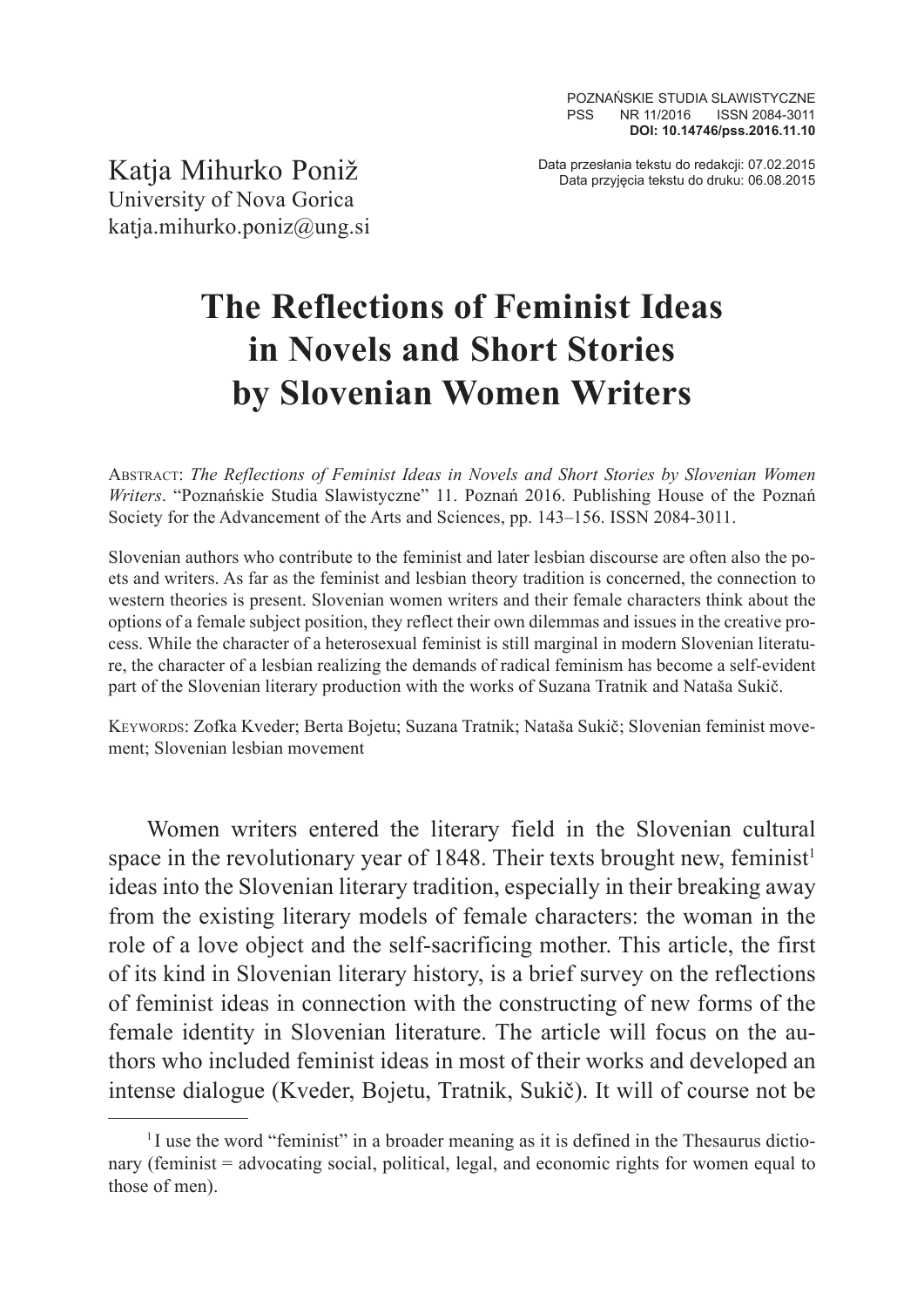possible for me to go into a deep analysis of the respective authors' works due to the space limitations.2 I shall pay special attention to female authors since they contributed modern and breakthrough views on this theme. In the works of male authors, feminist ideas were almost always absent and female figures were trapped in the traditional images of womanhood determined by a woman's relationship with a man.

Slovenian involvement with the themes and troubles of women's equality and discussions about female identity reach back to the 19th century, to the period after 1848 when the first articles about the "female question" were written<sup>3</sup>. The Slovenian ethnic territory was a part of the Habsburg Empire at the time, and Slovenian culture was thus open to Western European culture and its mentality in many respects. For the Slovenian nation, however, the Spring of Nations meant the beginning of the search for role models in the Slavic world, particularly in Russia. In one of the most prominent articles of that time, Russia was depicted as an exemplary land in favour of the emancipation of women<sup>4</sup>. Slovenian men and women interested in the "women's question" also encountered articles on this topic in magazines from German speaking lands. Therefore, these were the articles they referred to in their own writings, mostly published in the magazine "Slovenka" (Slovenian Woman,  $1897-1902$ )<sup>5</sup>.

From the  $19<sup>th</sup>$  century onward, feminist thought seeped into literary works in Slovenian literature, especially into the works of female authors. **Josipina Turnograjska** (1833–1854), the first female Slovenian writer, placed her female characters on the battlefield where they were able to show their courage and wittiness. She inspired her female literary contemporaries with her extraordinary heroines and can be seen as the foremother of the modern Slovenian women writers who reflected upon the role of women in society and their fight for equal rights. Some themes in

<sup>2</sup>Hopefully, the incentives of this article will be further explored by comprehensive studies about the influences of feminist thought in Slovenian literature.

<sup>&</sup>lt;sup>3</sup> See also: Tanja Badalič's article in this volume.

<sup>4</sup>See also: Celestin 1884: 89–92, 161–165.

<sup>&</sup>lt;sup>5</sup>The purpose of the magazine "Slovenka" (Slovenian Woman) was to educate women; "the discussions in it are already feminist, although not clearly articulated" (Leskošek 2002: 47). Zofka Kveder and Elvira Dolinar (Danica) should especially be mentioned among the authors who contributed to Slovenka with their feminist articles.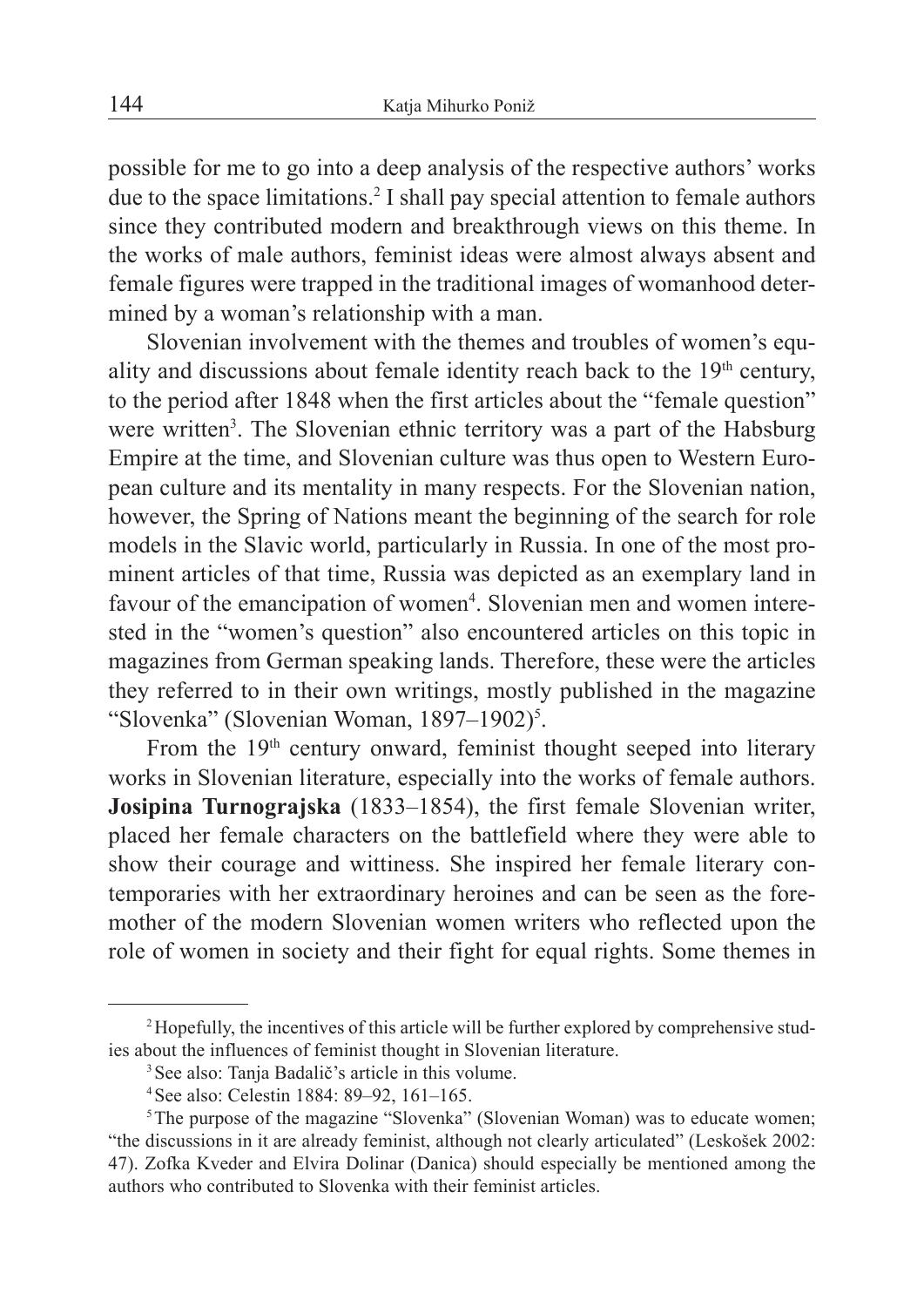**Pavlina Pajk**'s works (1854–1901) are connected to certain demands of the woman's movement of the 19th century. The prose and plays by **Zofka Kveder** (1878–1926) are the most intense dialogue about these demands. These works bring female characters in various roles into the foreground. Zofka Kveder predominantly tells the stories of women – her contemporaries – as well as her own stories in her works. Kveder wrote: "I believe us women always write only about ourselves; our yearning; our hearts" (as quoted in Orožen 1983: 273). Her contemporaries noticed that the motor of her literature was the role and the position of a woman in society. In most of her stories, a female character in various roles is put in the foreground. In her early works, bourgeois girls who meet with the limitations from the double moral of the bourgeois society are in the foregrounds. Mothers also have an important part in the author's short prose; domineering mothers, mothers alienated from their daughters, suffering mothers, mothers experiencing the death of their child, mourning mothers and even mothers who commit infanticide. The writer also depicted the suffering of a woman who cannot have children and their love for somebody else's children. Zofka Kveder introduced the characters of students, artists, teachers and other workers, prostitutes, unusual eccentric women and even women who lose their minds for different reasons. In her first work, she quoted from the works of fin de siècle authors Laura Marholm (1854–1928) and Ellen Key (1849–1926) who discussed female identity. Despite quoting Marholm's words as a motto to her collection, she relied on Ellen Key in her most provocative representations of the new woman. She cited Key's thoughts from the German translation of her essay about women (*Die Frau. Weibliche Sittlichkeit*; in: *Essays*, 1899) where the Swedish writer says that love is immoral without marriage and marriage is immoral without love. Zofka Kveder explicitly stated her position on Ellen Key's thoughts by writing that the words of the Swedish writer are the sacred commandment of pure souls. With this, she also touched on the concept of free love, which was an important issue at the time. Kveder also acknowledged the problems of forced marriages, women's urges, illegitimate motherhood, prostitution, early death at childbirth and many other themes from the lives of women. Many are discovered in texts created before 1900 and which were published in periodicals and later placed in the writer's short story collection *Odsevi* [Reflections], written in 1899 and published in 1902. Even though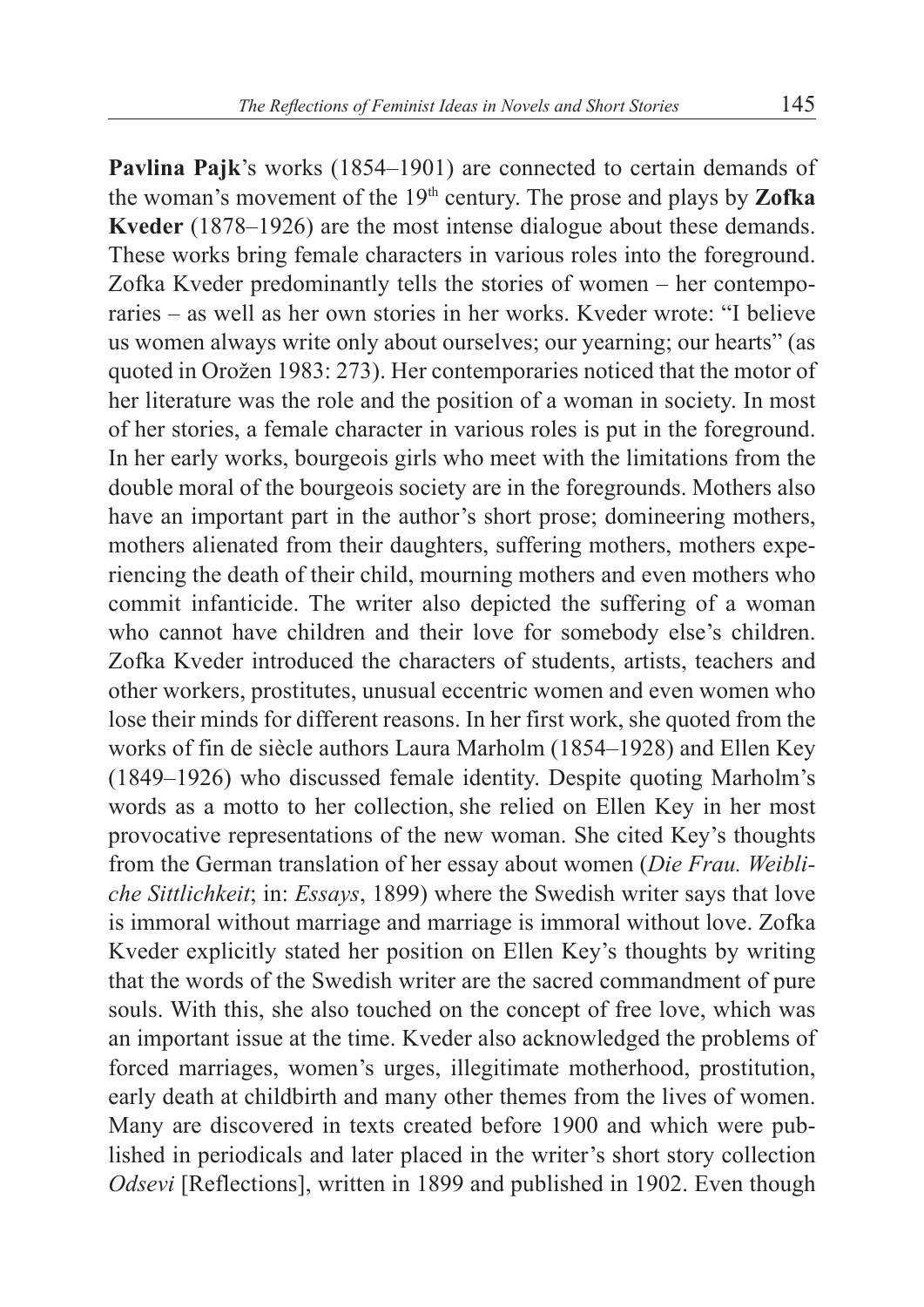she had already depicted the new images of womanhood in these texts, an important turning point in her creativity and in the Slovenian tradition is her prose collection *Misterij žene* [Mystery of Woman, 1900], which she self-published in Prague. Kveder developed and improved upon the innovative images of womanhood from her prose in her novels, such as *Nada*, *Njeno življenje* [Her Life], *Hanka*; plays, such as *Pravica do ljubezni* [The Right to Love], *Amerikanci* [Americans]; and one-act plays, such as the collections *Ljubezen* [Love], and *Egoizem* [Egotism]. The messages in Zofka Kveder's works which describe the role of a woman at the end of the  $19<sup>th</sup>$  and the beginning of the  $20<sup>th</sup>$  century correspond with the realizations expressed by the author in her journalistic essays, which bear the influence of the feminist discourse of that time. Zofka Kveder is naturally not the only Slovenian author who discussed the position of her contemporaries. The connection with the Western feminist thought is continued in later discussions as well. The leading figure in the interwar period is the feminist Angela Vode (1892–1985)<sup>6</sup>. In her essays and especially in her books *Žena v sedanjem svetu* [A Woman in Modern Society, 1934] and *Spol in usoda*  [Gender and Destiny, 1938] she followed the feminist debates of her time. A decade before Simone de Beauvoir's seminal work *The second sex,* Vode not only meticulously studied the submission of her female contemporaries, but also tried to educate and provide them with practical advice and encouragement for breaking out of the role which should not become their destiny. She was also a translator for Helena Lange, Jane Adams and Alice Salomon as well as a critic of the works by Julka Chlapec-Djordjević and Bertha von Suttner and wrote polemics about Aleksandra Kollontayeva's view of the new woman. Vode wrote no fiction but inspired other women writers with her ideas. Silvija Borovnik states that women writers from the interwar period such as Alma Karlin, Milena Mohorič, Marija Kmet, Milica Ostrovška, and Ilka Vašte were also fighters for women's rights and rebels against the stereotypical role of women in society (Borovnik 2013: 60).

After the Second World War, the social order changed – Slovenia became a part of Yugoslavia, a socialist republic under the rule of a communist party. The emancipation movement from the period before the war

<sup>6</sup>See also: Klavžar 2006: 604–605.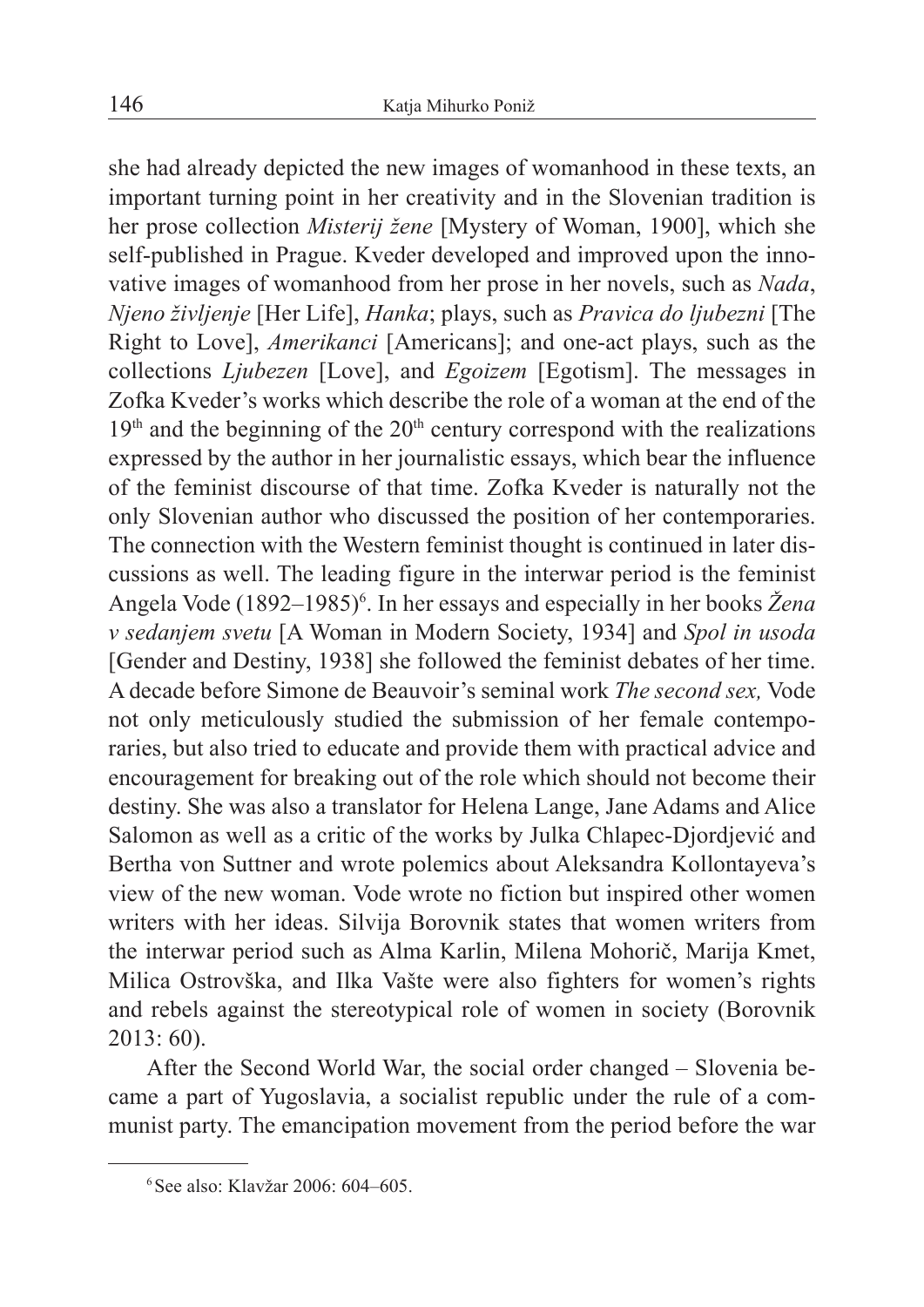became a bourgeois relic in the immediate postwar years and a connection to the Western world was deemed unacceptable. "The socialist discourse on women in postwar Slovenia and Yugoslavia derived its understanding of a woman's role from Marxist theory which reduced all forms of subordination to the class relations of property. Therefore, the socialist doctrine disassociated itself sharply from western feminism, which it saw as an ideological outlet for the bourgeois consciousness" (Antić Gaber, Vidmar Horvat 2006: 221). In the 1950s, the situation gradually started to change, especially after Tito's split with Stalin. Moreover, Slovenia as the westernmost Yugoslav republic was also the "most vulnerable to Western European influences" (Gaber, Horvat 2006: 222). Vida Tomšič (Jeraj 2006: 575–579), the leading politician and the author of debates about the role of a woman in socialism, contributed the critique of the female collective identity construct, which the communist ideology propagated. Vida Tomšič not only observed the East; her learning about Nordic socialdemocratic policies was also especially important (Gaber, Horvat 2006:  $221$ <sup>7</sup>.

However, as Vlasta Jalušič writes, the women's emancipation movement in the Slovenian territory was a part of "the common Slovenian cultural and national core" up until the 1990s, which is why "an autonomous emancipation political strategy" had not been developed by then (Jalušič 2002: 18). Only in the 1980s did this process start taking place intensively. The feminist movement was more and more successful in escaping "the embrace of ethnic strategies" (Jalušič 2002: 19). By deconstructing the traditional political subject, it started creating a different, parallel political territory (Jalušič 2002: 20) in which ethnicity was no longer in the foreground. In this period, the first non-institutional projects and debates with the activist and feminist note took place. "The theoretical influence of Western feminist studies was extremely important – Yugoslavia had, contrary to other Eastern European socialist countries, open borders and feminist literature was available" (Jalušič 2002: 30). The turning point was

<sup>7</sup>During the first decades of the communist regime, women's hardships did not disappear completely from the horizon of women writers; they were mainly written about by Mira Mihelič, Branka Jurca and Gitica Jakopin in stories and novels showing women in the private sphere.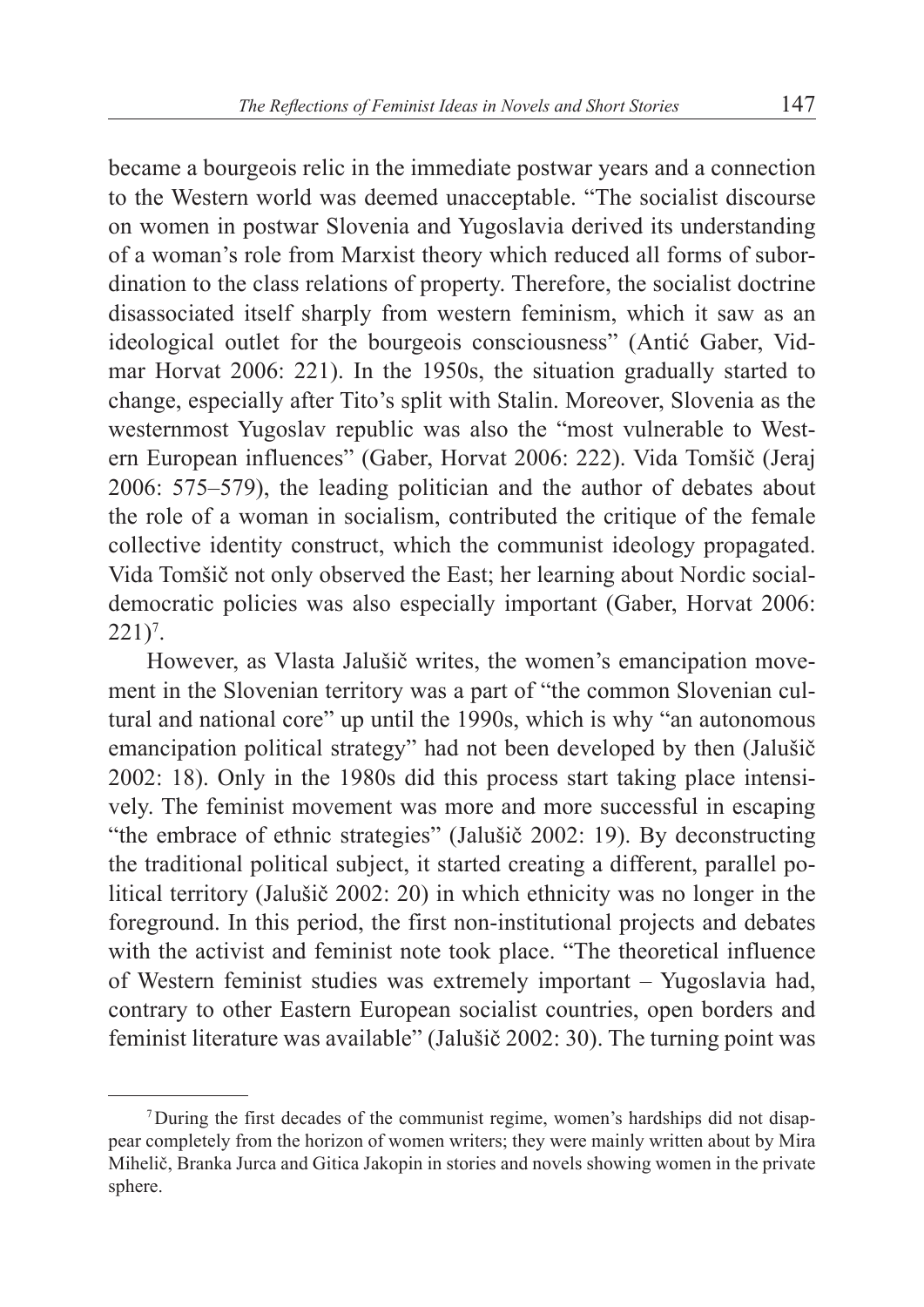the women's night of the Lilit group<sup>8</sup> which occurred on April 3, 1985. In the three years of being active, the Lilit section organized approximately 30 debate nights, published bulletins and brochures and organized other events. A group called Lesbian Lilit was formed within Lilit (Velikonja, Greif 2012). Lilit and other groups with similar interests and goals "strongly influenced the generation of women who had already established themselves in the public space or who would later become prominent opinion leaders" (Jalušič 2002: 39). The authors Berta Bojetu (1946–1997), Nataša Sukič (1962) and Suzana Tratnik (1963) were amongst them. The latter stressed that she had joined the group mainly due to the lesbian and feminist themes and added that her ideology and mentality were "surely feminist" (Tratnik as quoted by Jalušič 2002: 149). Although the role of an author is only one of the roles Suzana Tratnik realized, her statement is important since it opens the question about the connection between the feminist agenda, lesbian activism and literary creativity for her as well as other Slovenian authors.

The second wave of feminism brought new incentives and intense involvement with the problems of female identity to Slovenian literature. S. Borovnik states that the authors who wrote from the late 1970s onwards "depict various forms of modern female dependence in relation to the family, social status and biological nature. Some write about the limitation of women's freedom, both personal as well as political, even though on the declarative level, the state wants to convey to them that they are free and equal" (Borovnik 2013: 65). The novels *Filio ni doma* [Filio Isn't Home, 1990] and *Ptičja hiša* [The Birdhouse, 1995] by **Berta Bojetu** (1946–1997) present a special and artistically perfected response to the limitation of female freedom in which "the human obsession with creating differences according to gender and social position has become intense to

<sup>8</sup>Vlasta Jalušič states that Slovenian feminist groups created "not only the feelings of uneasiness and being under threat, but sometimes also hostile outbursts" (34) in numerous younger Slovenian liberal intellectuals. These outbursts were realized with rejection, abhorrence and belittling. An interesting example is the weekly "Mladina" [Youth], "one of the most important creators of the new media public and political space" which "led double policy in the 1980s: on the one hand, the topic of feminism was "let" into the space and was sympathized with if it was not too radical, but on the other hand it was constantly kept at a distance" (35).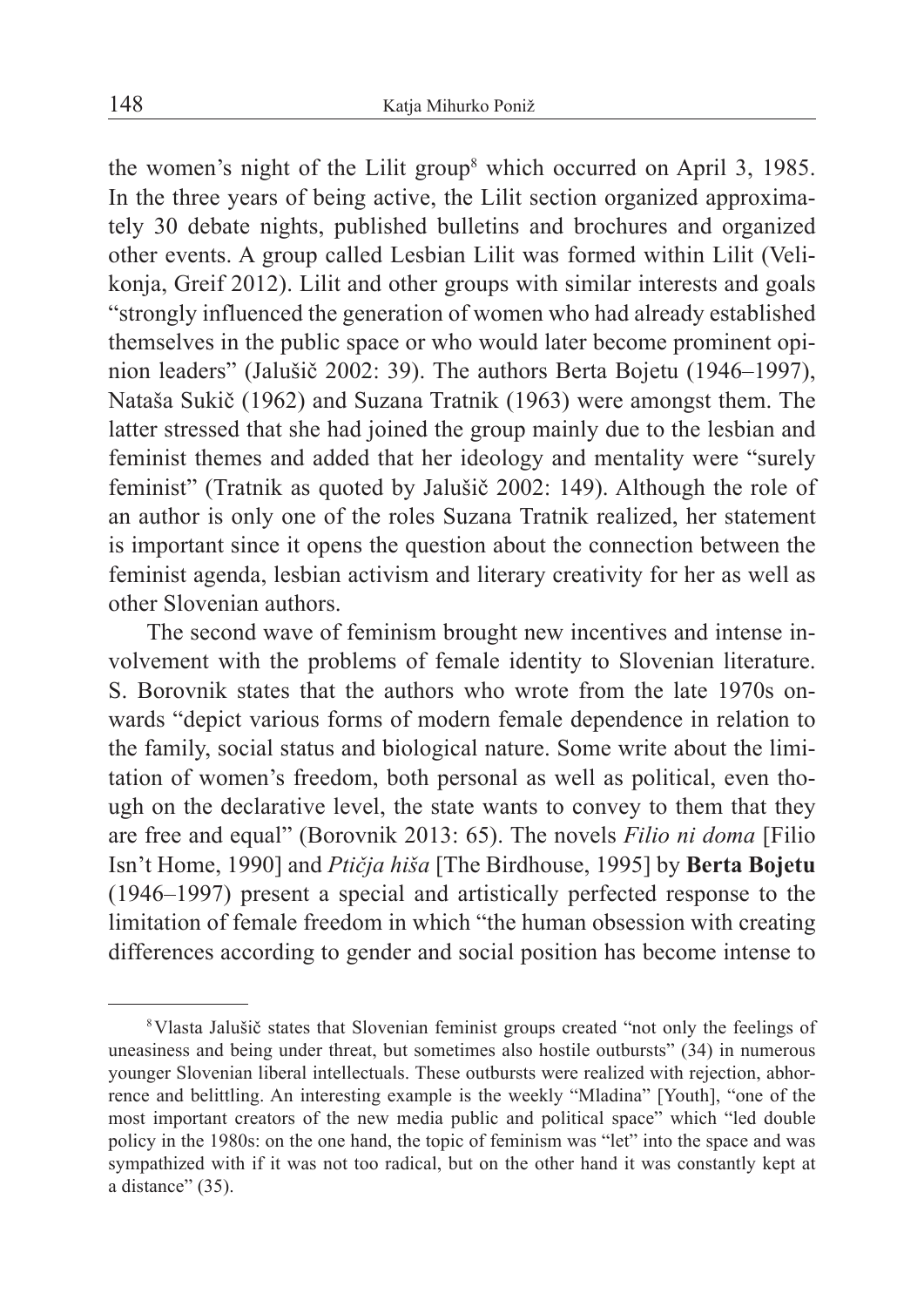the extreme". Bojetu also allows a woman "to tell a remarkably sincere tale even about the most taboo topics, and especially about her own female experiencing of relationships (affair or affairs, contacts or meetings) with a man (or men)" (Borovnik 1995: 123). Gender identity in both novels can also be understood as fluid; Bojetu "artfully avoided the duality of the male and female principles when she used the symbolism of a bird, rape and house to mark the female principle as the yearning principle in men and women. (…) The multifaceted message, told through the mouth of a woman, despite the focus of the narrative on female characters, is not sexually differentiated: the violence cripples both genders since it deprives them of love as the brightest human value." (Zupan Sosič 100–101) Even though Bojetu mentioned no influences of Slovenian feminist foremothers or foreign feminist authors, a clear feminist agenda is found in the text as well as in the author's comments in both novels:

I enter my women very seriously and tell their stories as they happened. Women's stories almost always happen by and under the control of men who do not respect them, do not consider them, understand them, and even objectify them. They humiliate them, not me. I wish there were many more women in me. Great, strong, headstrong and independent (Bojetu 1994: 13).

The 1990s brought new themes to the writings of female authors: new views of erotica and sensuality (new motifs of homosexuality, such as lesbianism and a daring erotic depiction stand out) as well as cultural and historical determination and identity questions. They stylistically followed neorealism and postmodernism<sup>9</sup>. Suzana Tratnik (1963) is the main author of short stories of this period. Her prose works are some of the most noticeable Slovenian works of the 1990s and the first decade of the new millennium. They represent a vivid dialogue with the feminist and lesbian thought: "My writing is also contaminated with activism and with theoretical realizations. As well as with pop culture – all since the late 1970s onwards. And with all the life experiences and realizations. Undoubtedly.

<sup>9</sup>Borovnik focuses on the following writers who published their works between 1990– –2000: Marjetka Jeršek, Tamara Doneva, Maja Novak, Sanja Pregelj, Barbara Simoniti, Brina Svit, Barica Smole, Luvija Stepančič, Suzana Tratnik, Bojana Kunst, Maja B. Jančič, Nada Gaborovič, Lili Potpara, Mojca Kumerdej, Nedeljka Pirjevec, Polona Glavan, Vesna Milek, Katarina Marinčič, Veronika Simoniti.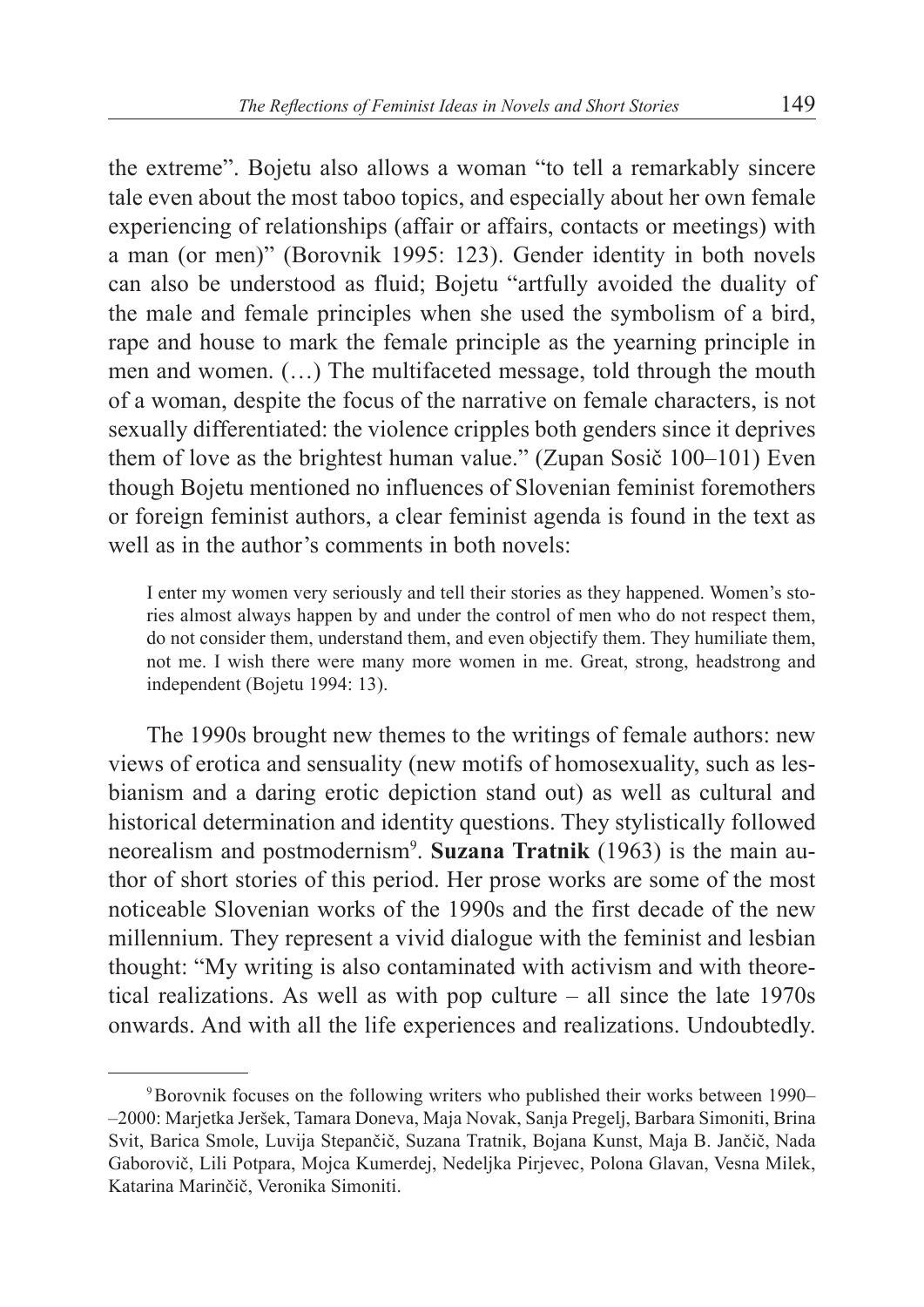That is why I affectionately call my literature auto-fiction. It is also undoubtedly not contaminated with sexism, social indifference and ignorance" (Tratnik 2013: 88).

Suzana Tratnik is a writer, translator, publicist, lesbian activist, occasional host of cultural and literary events and a co-organizer of FGLF  $-$  the Festival of Gay and Lesbian Film with the  $SKUC$  Organization<sup>10</sup>. In her scientific work, she has focused on Western feminist theory and gender studies. In her master's thesis *Lezbična zgodba: literarna konstrukcija seksualnosti* (Lesbian Story: the Literary Construction of Sexuality, 2004), which was also published as a monograph, she dedicated two chapters to Monique Wittig's writings. Among others, she translated Judith Butler's *Gender Trouble* and Adrienne Rich's essays *On Lies, Secrets and Silence.* She said the following about translating Rich's work: "It was a pleasure translating her work since the questions she discusses were often my own – it is a privilege to think about your questions together with the work of such a great writer" (Tratnik 2003: 63). Tratnik also wrote about queer theory. In 1995, she published the article *Queer: teorija in politika spolnega izobčenstva* (Queer: the theory and politics of sexual excommunication). On the other hand, she answered the question of whether there was a connection between her scientific work and literary creativity by stating that there was no direct connection "since scientific writing is a different process in itself." (Tratnik 2003: 51) It seems that Tratnik solved the tension between the theorist who writes about lesbian literature and the sensible fiction writer who does not always treat literary work as an activist pamphlet by referring to Monique Wittig who

sought for and found the strategic solutions, especially textual, within what Judith Butler would call the heterosexual matrix, and she did that with the help of textual motion and equivocation, the recognition of the human as the radical "foreign", the denying of objectified categories or the meaning of alienation we only catch occasionally with the corner of our eye (Tratnik 2004: 174).

Extraordinary, different people from the margin are typical for this writer's works. Her first published work is a collection of short stories in

 $10$ More information about the author is available on her website:  $\text{http://www.suzanat-}$ ratnik.si/>.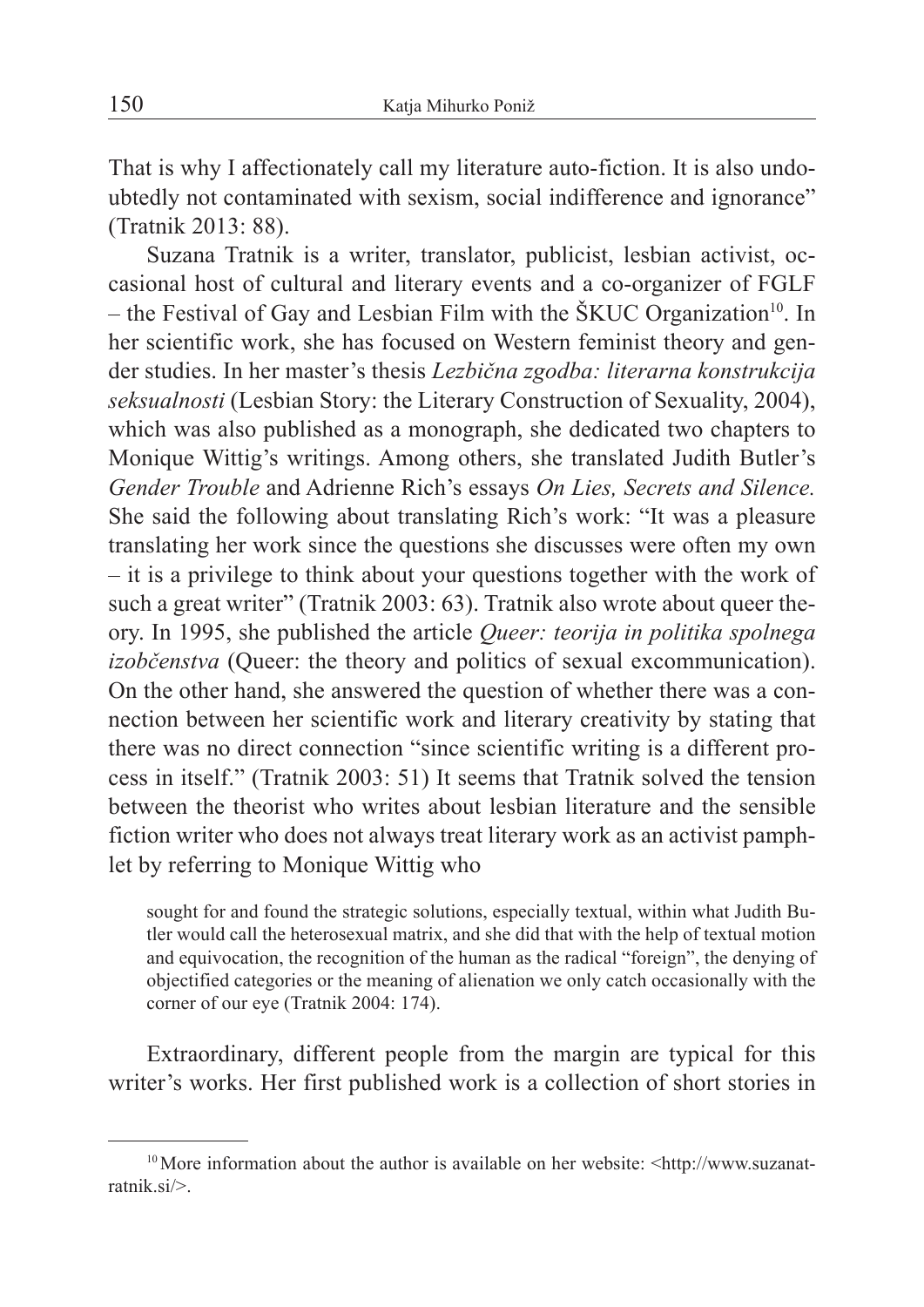all of which there is a lesbian theme<sup>11</sup>. However, as Silvija Borovnik states, it would be wrong to label all of Tratnik's work as "merely" literature with lesbian themes, since:

Suzana Tratnik's prose unravels the world of transvestites, drug dealers and drug addicts, into which both feminist and fantasy features found their way. Some works are written as stories of a lesbian activist so that the protagonist debuts the topic. The author's exploratory as well as personal relationship to the lesbian themes and to the history of the movement is evident. She reveals it as the fight for the "non-existing gender identity", in which she uncompromisingly breaks all the stereotypes (Borovnik 2007: 78).

In her first collection *Pod ničlo* (Below Zero, 1997), the author looks back into her childhood and growing up, when she is starting to recognize her being different and rebellious against traditional roles. As a little girl, the protagonist chooses games which are not conventional "girlie" games and with the crossing of these boundaries, she discovers new realizations about her body as well. Physical contact with her female foremothers brings her the feeling of acceptance, but at the same time her family and her surroundings mock such sexuality and even label it as a sin. The realization about being different pushes her to the people on the edge, into alcohol and drugs, and into the search for love which does not bring satisfaction and reconciliation. She is becoming more and more an active lesbian activist who discovers lesbian history and tradition: "For example, the photographs from Berlin from the 1920s; they all show manly lesbians with monocles – tolerance named them butch – and their feminine lovers. And lesbian artists from Paris before war. This is the damn history" (Tratnik 1997: 83). Matej Bogataj, the author of the foreword, states that the author combines two different, almost opposite poles; the first being the critical and the lesbian active pole which is constantly against everything that is petite bourgeois, compromising, against the general social self-deception and acting in accordance with the latest fashion. According to Bogataj, the other pole of this prose is fantasy "which intervenes constantly and paints utopias,

<sup>&</sup>lt;sup>11</sup>The images of lesbian love are rare in the works of authors in the period up to the second wave of feminism. The first female character who feels more than just friendship for another woman appears in the novel *Fatamorgana* (Mirage) by Marica Nadlišek Bartol (1867– 1940). In the period between the two world wars, a daring image of a lesbian is depicted by Zima Vrščaj (1912–1998) in her novella *Dionizijev ples* (Dionysius' Dance) (1938/1939).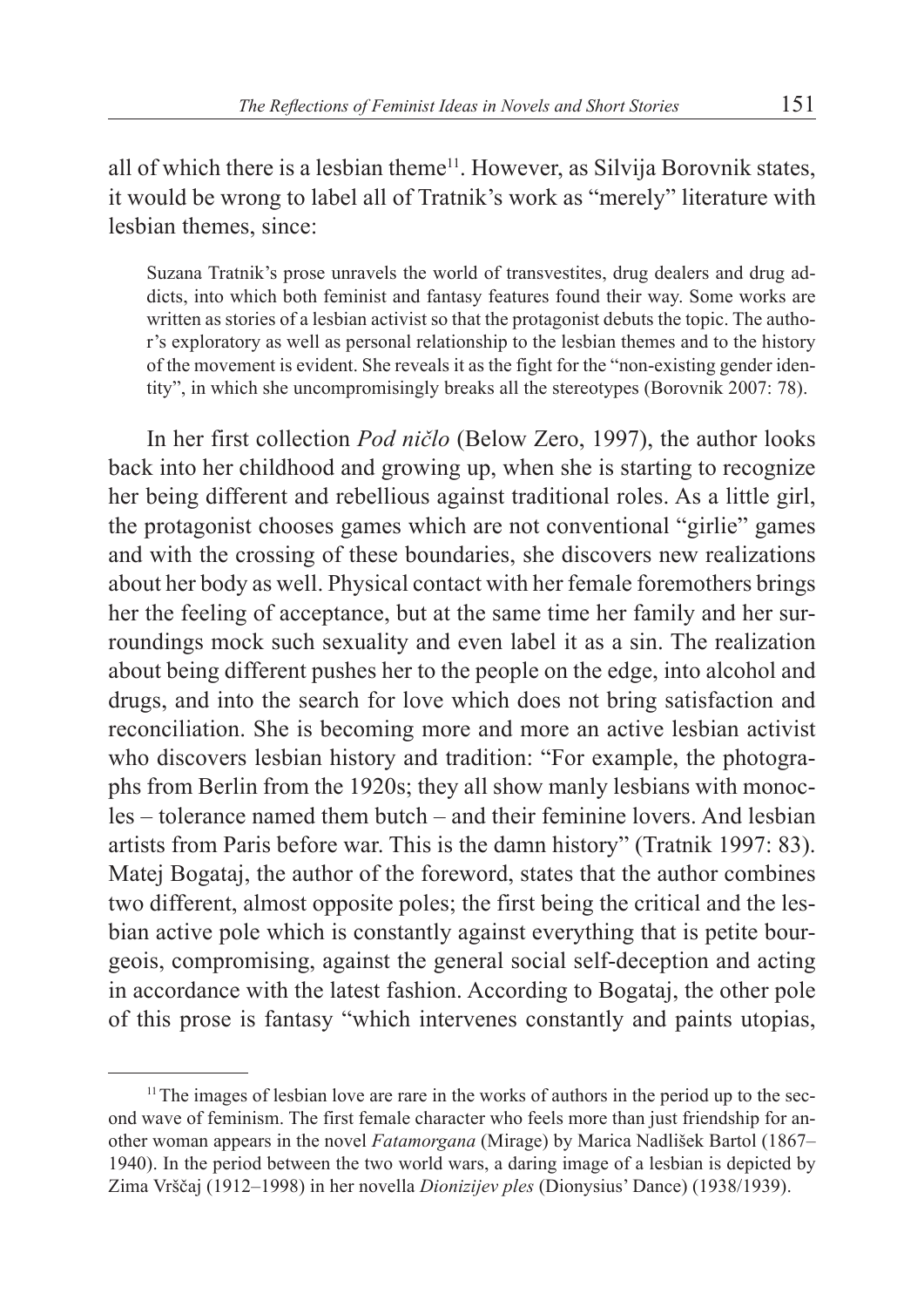safe places and warm embraces, thus all that is worth striving for, no matter how unattainable it seems" (Bogataj 1997, book covers).Suzana Tratnik depicts similar themes in the following short story collections as well: *Na mojem dvorišču* (In My Courtyard, 2003), *Vzporednice* (Parallels, 2005), *Česa nisem nikoli razumela na vlaku* (What I Never Understood On a Train, 2008), *Dva svetova* (Two Worlds, 2009) in *Rezervat* (Reserve, 2012). The reviews state that female characters are not caught "in the stereotypes of the unreasonable, irrational, weak and asexual human being behind the hearth of values and expectations" (Hriberšek 2008: 370), that the author's style is distant, and often ironic and grotesque, that the author masterfully dives into an individual's conscience and time and again comes back to "self-searching and the problem of the social (un)acceptance of a homosexual individual", examining his (her) solitude which is accompanied by the feeling of redundancy and yearning as well as an individual's dysfunctionality (Kozin 2010: 17). Her last short story collection *Rezervat* (Reserve, 2012) is dedicated to individuals who are unable to integrate into social groups and other worlds, yet they persistently try until they realize that this shift is neither sensible nor necessary since adhering to non-conformity enables a different view. *Rezervat* depicts female characters who cannot adjust to the traditional images of womanhood, girls who cannot stand being in their courtyards, teenagers who run away from home, university students who search for answers in new age ideology, and lesbian activists.

Suzana Tratnik also wrote two novels. *Ime mi je Damjan* (My Name is Damjan, 2001) puts growing up and gender identity in the foreground. Damjan is, as the author said, "biologically a woman and butch at the same time", she was interested in the story about identity which "is at the intersection and cannot be placed anywhere since Damjan won't allow it and does not imagine feeling at home in any other identity but Damjan's" (Tratnik 2004: 48).

In the writer's second novel *Tretji svet* (Third World, 2007), A. Zupan Sosič discovers the characteristics of the modern Slovenian novel: "The intimate story prevails, and the core of the identity problem becomes gender identity. The continuous process of softening the rigid gender duality that is limited into the repressive heterosexual matrix is reflected. The loosening of heterosexual norms is also noticeable in the increase of the homoerotic motifs" (Zupan Sosič 2005:14).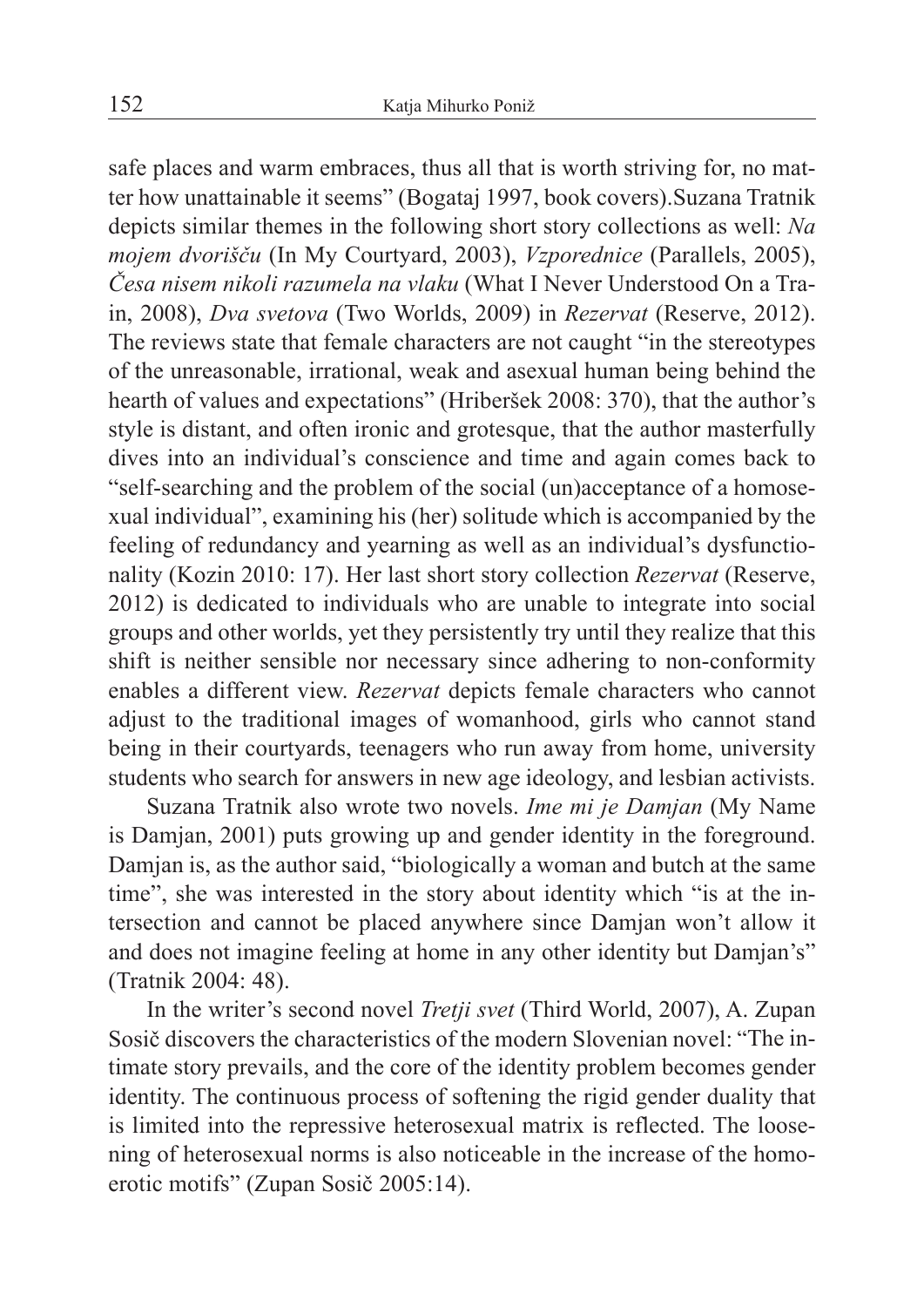The novel depicts a young lesbian who participates in a lesbian conference in Geneva in the late 1980s as the only representative from the East. This strongly affects her perceptions of her own abilities; the otherwise quiet and reserved protagonist speaks in front of the entire conference audience; she talks about her troubles to the other lesbians as well as experiences different moments with them, ranging from emotional closeness to intercourse. Her personal story of concealing her own sexual orientation in her homeland reveals also the situation in Yugoslavia at the time, with its lack of lesbian groups and a network of mutual support, the likes of which she experiences in Geneva. This novel was also critically well received. Silvija Borovnik thought it lucid and sincere, written with a great sense of portrayal of both the main first person character as well as the entire cast of accompanying characters. She found Tratnik's characterizations great, and the breaking of stereotypes uncompromising (Borovnik 2007: 84).

The literary works of Suzana Tratnik are lyrically strong literary works in which many feminist and lesbian ideas are realized and echoed. There are no direct intertextual connections which could perhaps be explained by the fact that she used them to create a dialogue in her scientific works.

Connections to feminist thought can be seen in the works of **Nataša Sukič** (1972) as well. In the article *Kiberfeminizem* (Cyberfeminism, 1998), she wrote about how technology had drastically changed our understanding of body gender, and she saw a chance to create a new system which will mainly liberate women and the hitherto concealed gender identities. She introduced cyberfeminism in depth in her article *Queer telesa v elektronskih medijih* (Queer bodies in the electronic media) in which she quoted many queer and feminist theorists, among them Rosi Braidotti. It appears that she opened a dialogue with the concept of a nomad character in her short stories collection *Desperadosi in nomadi* (Desperadoes and Nomads). Nataša Sukič, one of the first Slovene DJs, also listed electronic music as a source of her inspiration. She states that emotions of postmodern characters and their ambivalence are captured in its fragmentation: "This is typical music of urban tribes; nomadic, fluid, often lost individuals who race across the lands of gender, time and pain. That is what my stories are like – fragmentations" (Sukič 2007: 19). As Tina Kozin established, the main focus of the author's work is physicality in both sexual and physical ways, which "serves mainly as a depiction of the fact that society can be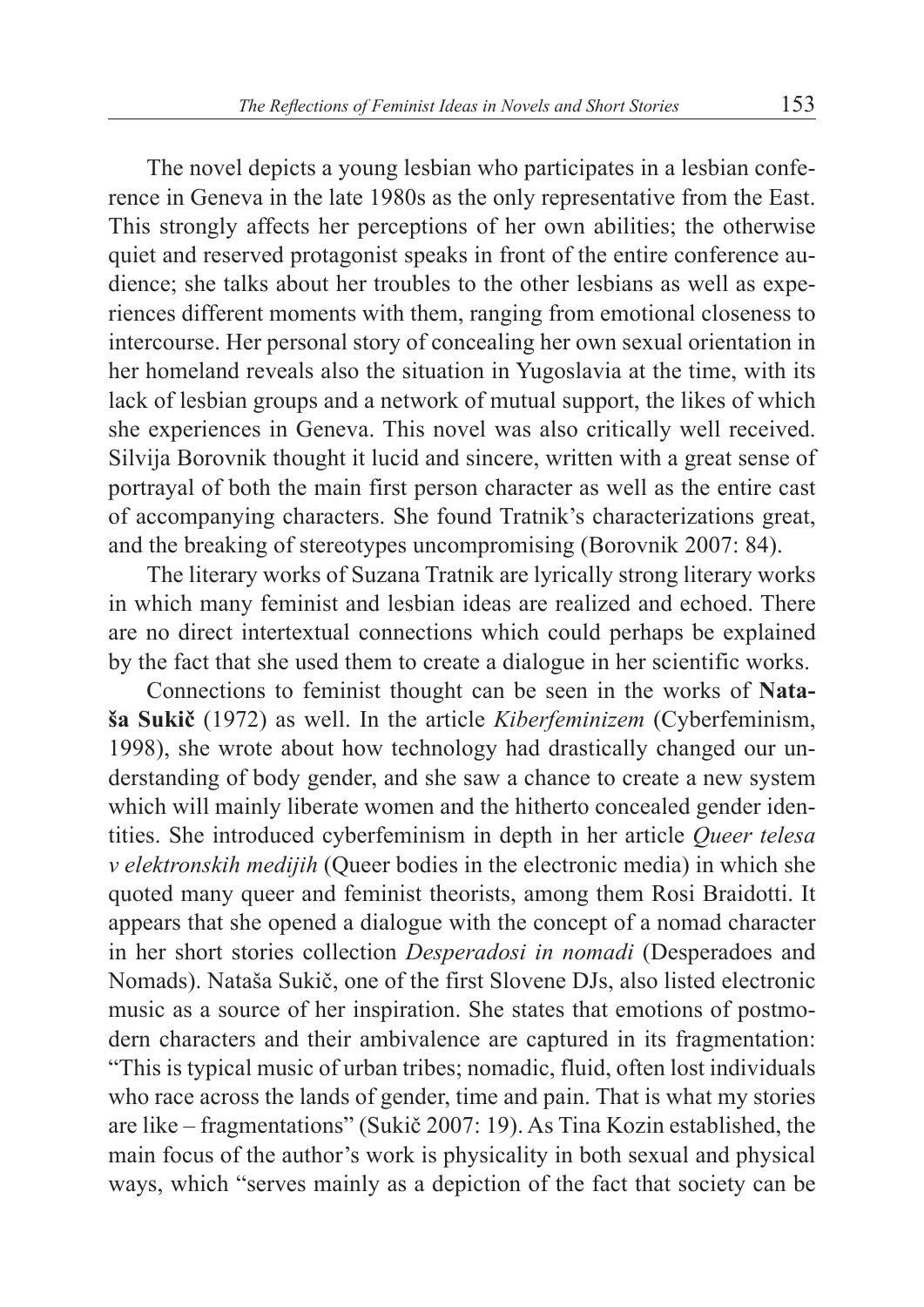so imprinted on a body that it consequently (all too often) changes into a prison of a kind or the unwanted home of a battered soul." (Kozin 2013: 178–179) The position of Nataša Sukič's characters is revealed by a first-person narrator in one of the stories in *Desperadosi in nomadi*: "I am a nomad, the seeker of comfort; a desperado, caught in the mist of hallucinogenic dreams. Half man, half shadow, barely alive" (Sukič 2005: 13).

The direct, intertextual connection to feminist thought can also be found in one of the stories of the aforementioned collection. Sukič refers to Donna J. Haraway and uses the concept of a female cyborg "which refers to the field of the feminist reflection of science, especially technology and the relationship between the subject and the object of recognizing and constituting the active feminist subject" (Plesničar 2012: 49). Nataša Sukič presents marginalized people pushed to the edge in her short stories, especially in *Desperadosi in nomadi*. However, her stories also contain elements of universality which enable the reader who does not necessarily belong to the LGBT population to enter a different world. These elements also offer the reader a possible insight into a "reality" which was before unseen or withheld (Plesničar 2012: 61).

After the novel *Kino* (Cinema, 2013) was published, Nataša Sukič explained her attitude towards écriture feminine in an interview:

I agree with Hélène Cixous, that writing is something physical, that women should write about their sexuality, about the infinite and the movable in us, about our eroticizing. I also agree that through writing, women should resist different forms of censorship, that we should write through our own bodies and invent newer and newer shades of the language. I also agree with her thinking that the more women are a body, the more we wish to break the silence about our bodies, the more we become the writing. In this way, we also break one discourse – the male discourse and leave behind a public trace. The subversive charge of such doing is hidden in this, and in this there lies liberation (Sukič 2007: 19).

Nataša Sukič's thoughts reveal that the connection to the Western feminist ideas has been present in Slovenian literature. However, we cannot speak of literary groups or generations which would enter feminist postulates into their works on the basis of any kind of a program. Female identity is in the foreground in numerous works by Slovenian women writers. The authors and their female characters think about the options of a female subject's position and the authors reflect their own dilemmas and issues in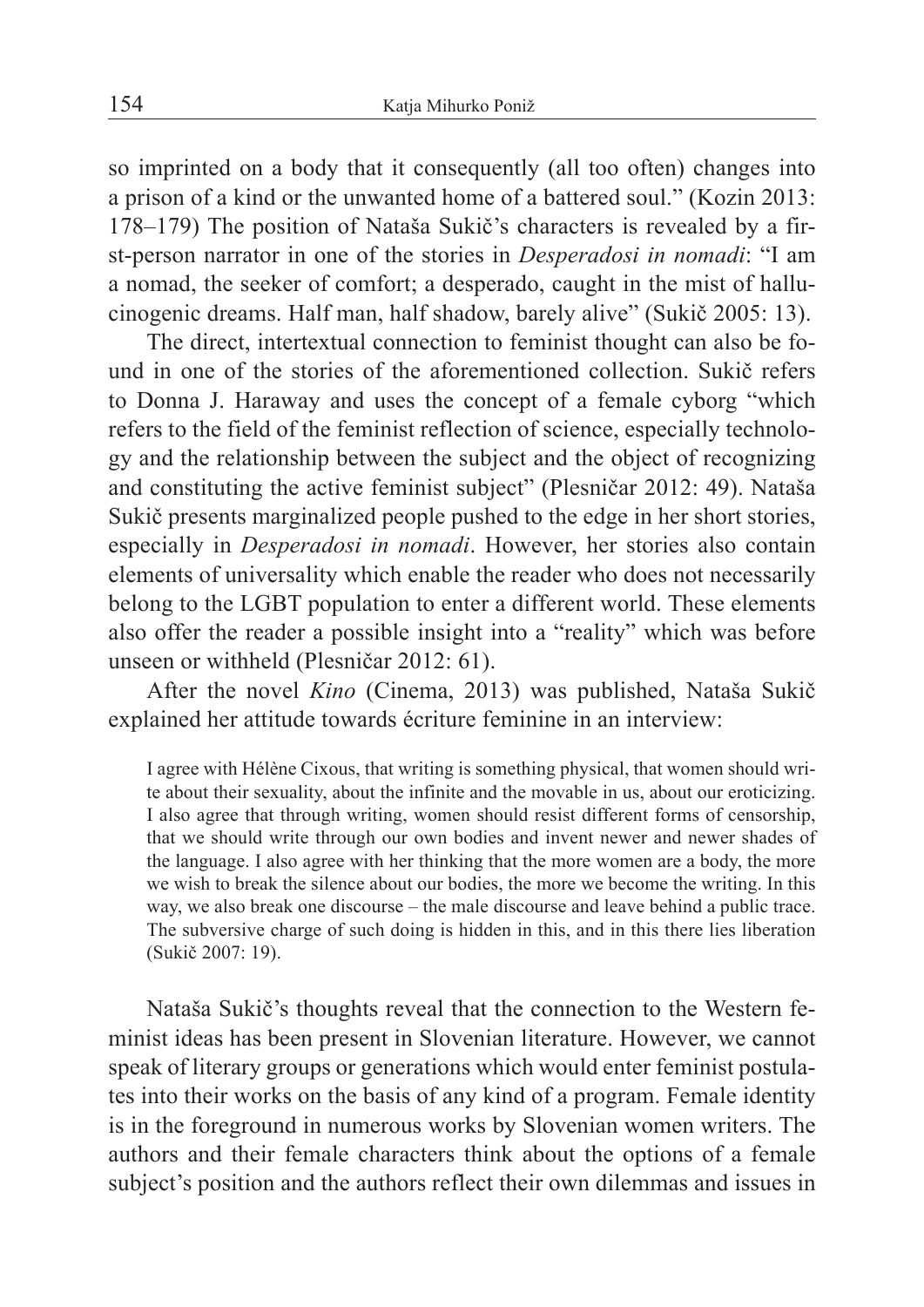the creative process. They also present the social exploitation of women with both the examples of individuals who break themselves free from the binds of the patriarchal mentality as well as the images of women whose rebelliousness breaks them. At the end of the  $20<sup>th</sup>$  century, gender becomes an unstable category in Slovenian literature which authors perceive and depict in different manners. While the character of a heterosexual feminist is still marginal in modern Slovenian literature, the character of a lesbian realizing the demands of feminism has become a self-evident part of the Slovenian literary production with the works of Suzana Tratnik and Nataša Sukič. Slovenian women writers presented in this article used the Western feminist ideas as an inspiration for their writings. Slovenian women writers put in the foreground women who fought for their rights in society and in their private lives and developed new forms of female identity. They brought innovations into the Slovenian literature in this way and contributed to the female/feminist literary tradition.

*Translated by Nastja Gosar Quinn and Ryan Quinn*

## **Literature**

- Antić M.G., Vidmar K.H., 2006, *The construction of woman's identity in socialism: the case of Slovenia*, in: *Gender and identity: theories from and/or on Southeastern Europe*, eds. J. Balgojević, K. Kolozova, S. Slapšak, Belgrade, pp. 219–237.
- Bogataj M., 1997, *Pod ničlo*, Ljubljana.
- Bojetu B., 1900, *Filio ni doma*, Celovec.
- Bojetu B., 1994, "Želim si, da bi bilo v meni še veliko žensk": pogovor s pesnico in *pisateljico*, "Delo" no. 51, p. 13.
- Bojetu B., 1995, *Ptičja hiša*, Celovec.
- Borovnik S., 1995, *Pišejo ženske drugače?*, Ljubljana.
- Borovnik S., 2007, *Razbijanje stereotipov v prozi Suzane Tratnik*, in: *Stereotipi v slovenskem jeziku, literaturi in kulturi*, ed. J. Novak-Popov, Ljubljana, pp. 78–85.
- Borovnik S., 2009, *Novosti v prozi sodobnih slovenskih pisateljic*, in: *Treći hrvatskoslovenski skup. Tretje hrvaško-slovensko slavistično srečanje*, ed. A. Peti-Stantić, Zagreb, pp. 179–192.
- Borovnik S., 2013, *Značilnosti krajše proze slovenskih književnic*, "Slavia Centralis" no. 1, pp. 59–69.
- Celestin F., 1884, *Žensko vprašanje*, "Ljubljanski zvon" no. 2; no. 3, pp. 89–92, 161–  $-165.$